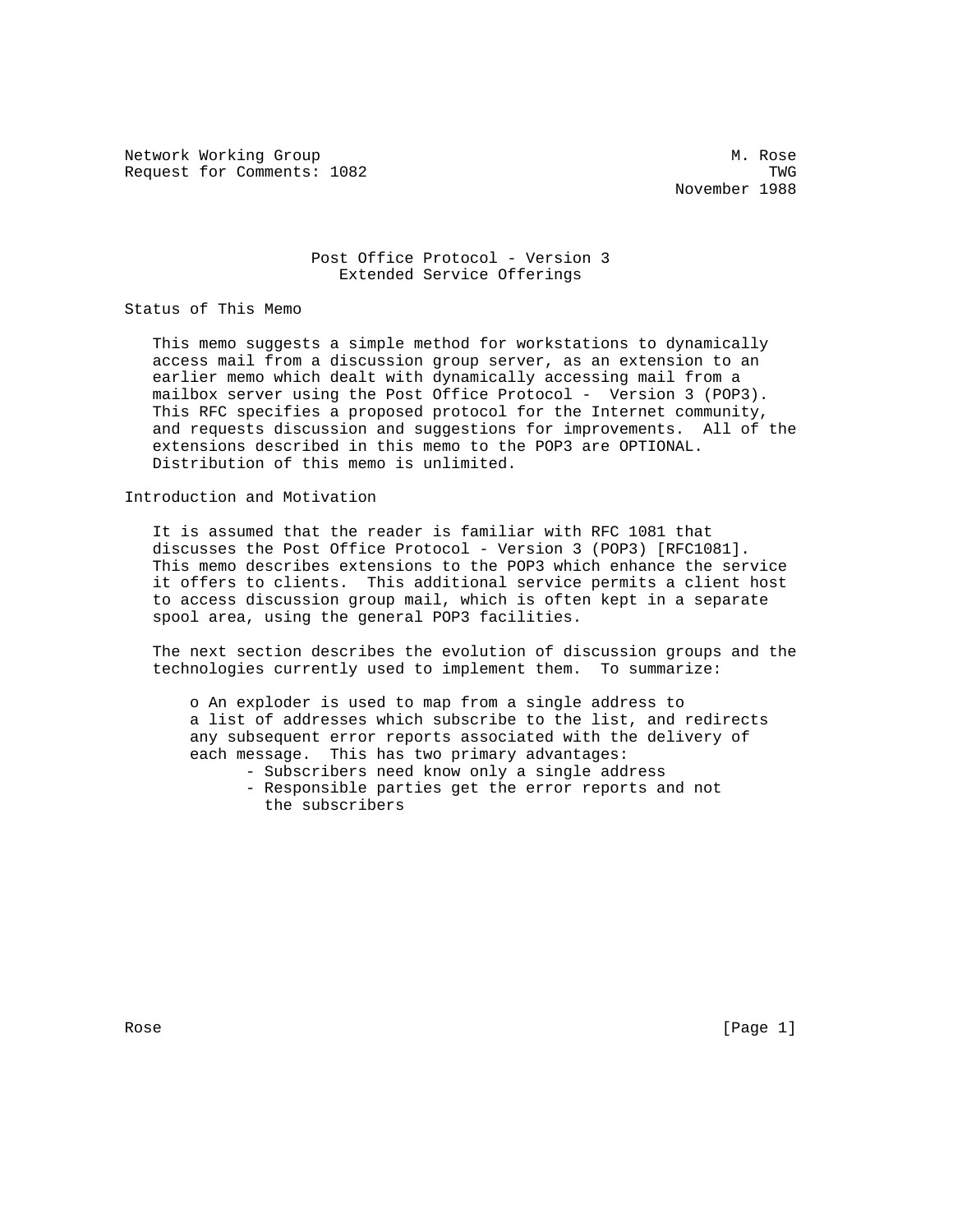o Typically, each subscription address is not a person's private maildrop, but a system-wide maildrop, which can be accessed by more than one user. This has several advantages:

- Only a single copy of each message need traverse the net for a given site (which may contain several local hosts). This conserves bandwidth and cycles.
- Only a single copy of each message need reside on each subscribing host. This conserves disk space. - The private maildrop for each user is not cluttered
- with discussion group mail.

 Despite this optimization of resources, further economy can be achieved at sites with more than one host. Typically, sites with more than one host either:

 1. Replicate discussion group mail on each host. This results in literally gigabytes of disk space committed to unnecessarily store redundant information.

 2. Keep discussion group mail on one host and give all users a login on that host (in addition to any other logins they may have). This is usually a gross inconvenience for users who work on other hosts, or a burden to users who are forced to work on that host.

 As discussed in [RFC1081], the problem of giving workstations dynamic access to mail from a mailbox server has been explored in great detail (originally there was [RFC918], this prompted the author to write [RFC1081], independently of this [RFC918] was upgraded to [RFC937]). A natural solution to the problem outlined above is to keep discussion group mail on a mailbox server at each site and permit different hosts at that site to employ the POP3 to access discussion group mail. If implemented properly, this avoids the problems of both strategies outlined above.

 ASIDE: It might be noted that a good distributed filesystem could also solve this problem. Sadly, "good" distributed filesystems, which do not suffer unacceptable response time for interactive use, are few and far between these days!

 Given this motivation, now let's consider discussion groups, both in general and from the point of view of a user agent. Following this, extensions to the POP3 defined in [RFC1081] are presented. Finally, some additional policy details are discussed along with some initial experiences.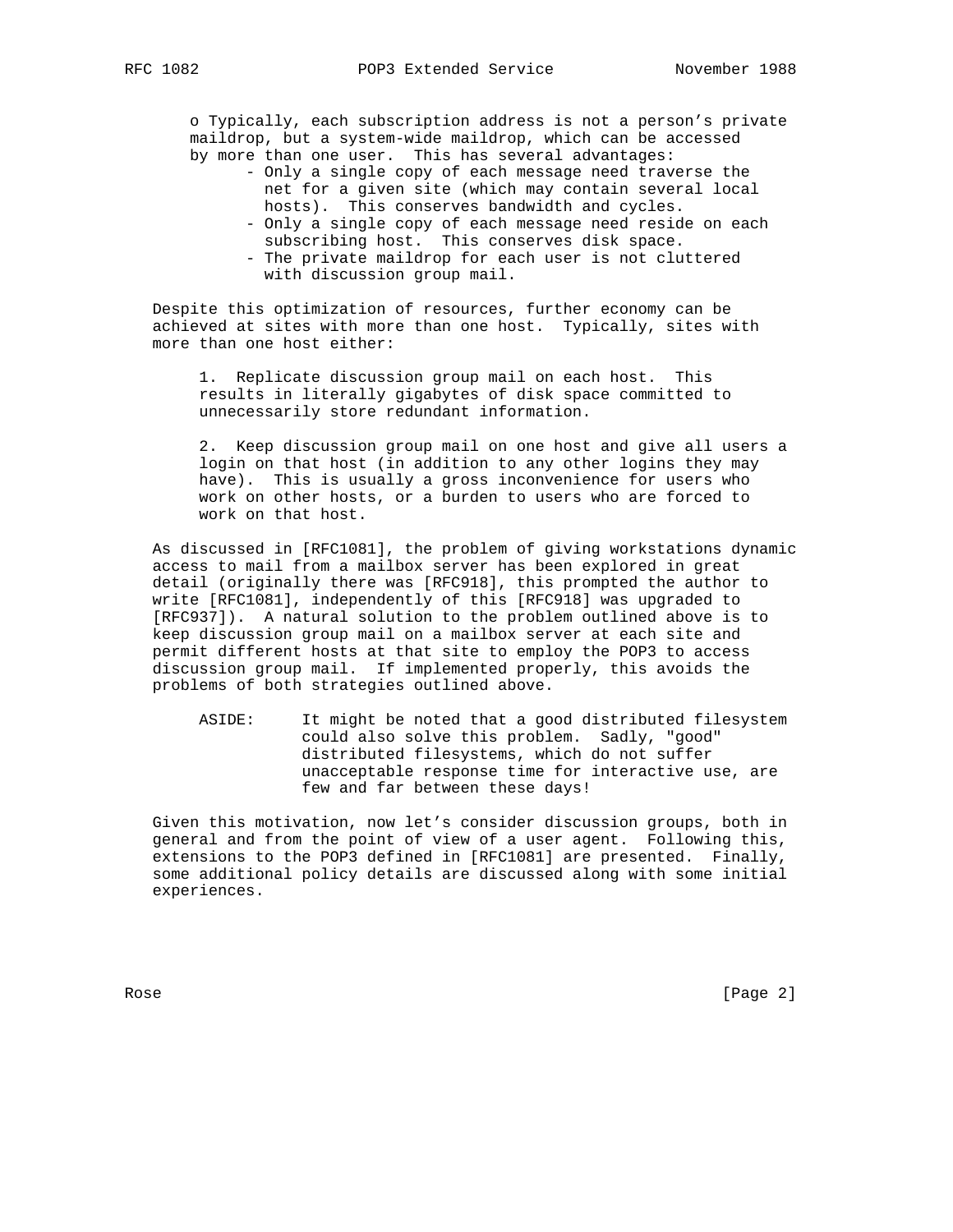## What's in a Discussion Group

 Since mailers and user agents first crawled out of the primordial ARPAnet, the value of discussion groups have been appreciated, (though their implementation has not always been well-understood).

 Described simply, a discussion group is composed of a number of subscribers with a common interest. These subscribers post mail to a single address, known as a distribution address. From this distribution address, a copy of the message is sent to each subscriber. Each group has a moderator, which is the person that administrates the group. The moderator can usually be reached at a special address, known as a request address. Usually, the responsibilities of the moderator are quite simple, since the mail system handles the distribution to subscribers automatically. In some cases, the interest group, instead of being distributed directly to its subscribers, is put into a digest format by the moderator and then sent to the subscribers. Although this requires more work on the part of the moderator, such groups tend to be better organized.

 Unfortunately, there are a few problems with the scheme outlined above. First, if two users on the same host subscribe to the same interest group, two copies of the message get delivered. This is wasteful of both processor and disk resources.

 Second, some of these groups carry a lot of traffic. Although subscription to an group does indicate interest on the part of a subscriber, it is usually not interesting to get 50 messages or so delivered to the user's private maildrop each day, interspersed with personal mail, that is likely to be of a much more important and timely nature.

 Third, if a subscriber on the distribution list for a group becomes "bad" somehow, the originator of the message and not the moderator of the group is notified. It is not uncommon for a large list to have 10 or so bogus addresses present. This results in the originator being flooded with "error messages" from mailers across the Internet stating that a given address on the list was bad. Needless to say, the originator usually could not care less if the bogus addresses got a copy of the message or not. The originator is merely interested in posting a message to the group at large. Furthermore, the moderator of the group does care if there are bogus addresses on the list, but ironically does not receive notification.

 There are various approaches which can be used to solve some or all of these problems. Usually these involve placing an exploder agent at the distribution source of the discussion group, which expands the name of the group into the list of subscription addresses for the

Rose [Page 3]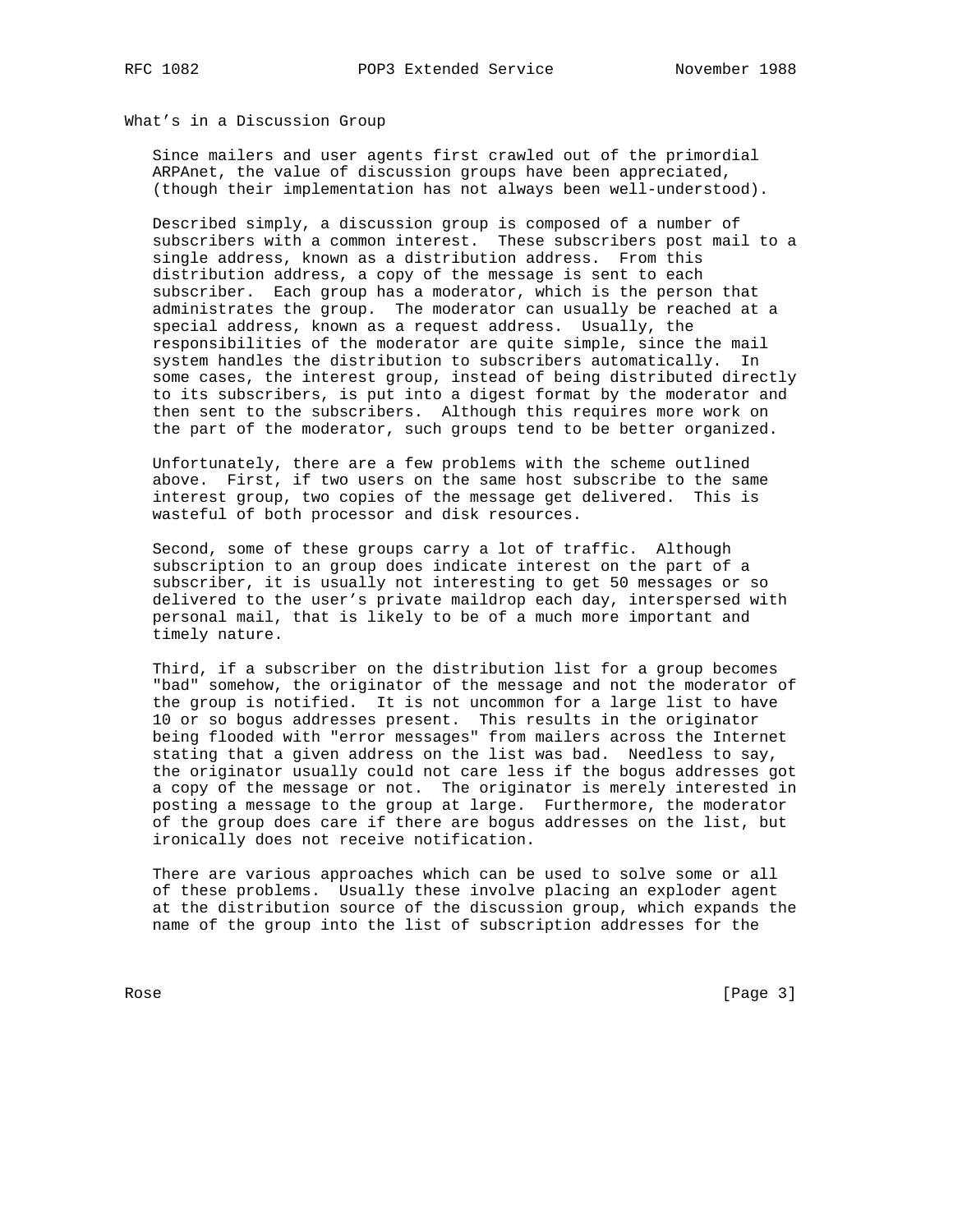group. In the process, the exploder will also change the address that receives error notifications to be the request address or other responsible party.

 A complementary approach, used in order to cut down on resource utilization of all kinds, replaces all the subscribers at a single host (or group of hosts under a single administration) with a single address at that host. This address maps to a file on the host, usually in a spool area, which all users can access. (Advanced implementations can also implement private discussion groups this way, in which a single copy of each message is kept, but is accessible to only a select number of users on the host.)

 The two approaches can be combined to avoid all of the problems described above.

 Finally, a third approach can be taken, which can be used to aid user agents processing mail for the discussion group: In order to speed querying of the maildrop which contains the local host's copy of the discussion group, two other items are usually associated with the discussion group, on a local basis. These are the maxima and the last-date. Each time a message is received for the group on the local host, the maxima is increased by at least one. Furthermore, when a new maxima is generated, the current date is determined. This is called the last date. As the message is entered into the local maildrop, it is given the current maxima and last-date. This permits the user agent to quickly determine if new messages are present in the maildrop.

 NOTE: The maxima may be characterized as a monotonically increasing quanity. Although sucessive values of the maxima need not be consecutive, any maxima assigned is always greater than any previously assigned value.

Definition of Terms

 To formalize these notions somewhat, consider the following 7 parameters which describe a given discussion group from the perspective of the user agent (the syntax given is from [RFC822]):

Rose [Page 4]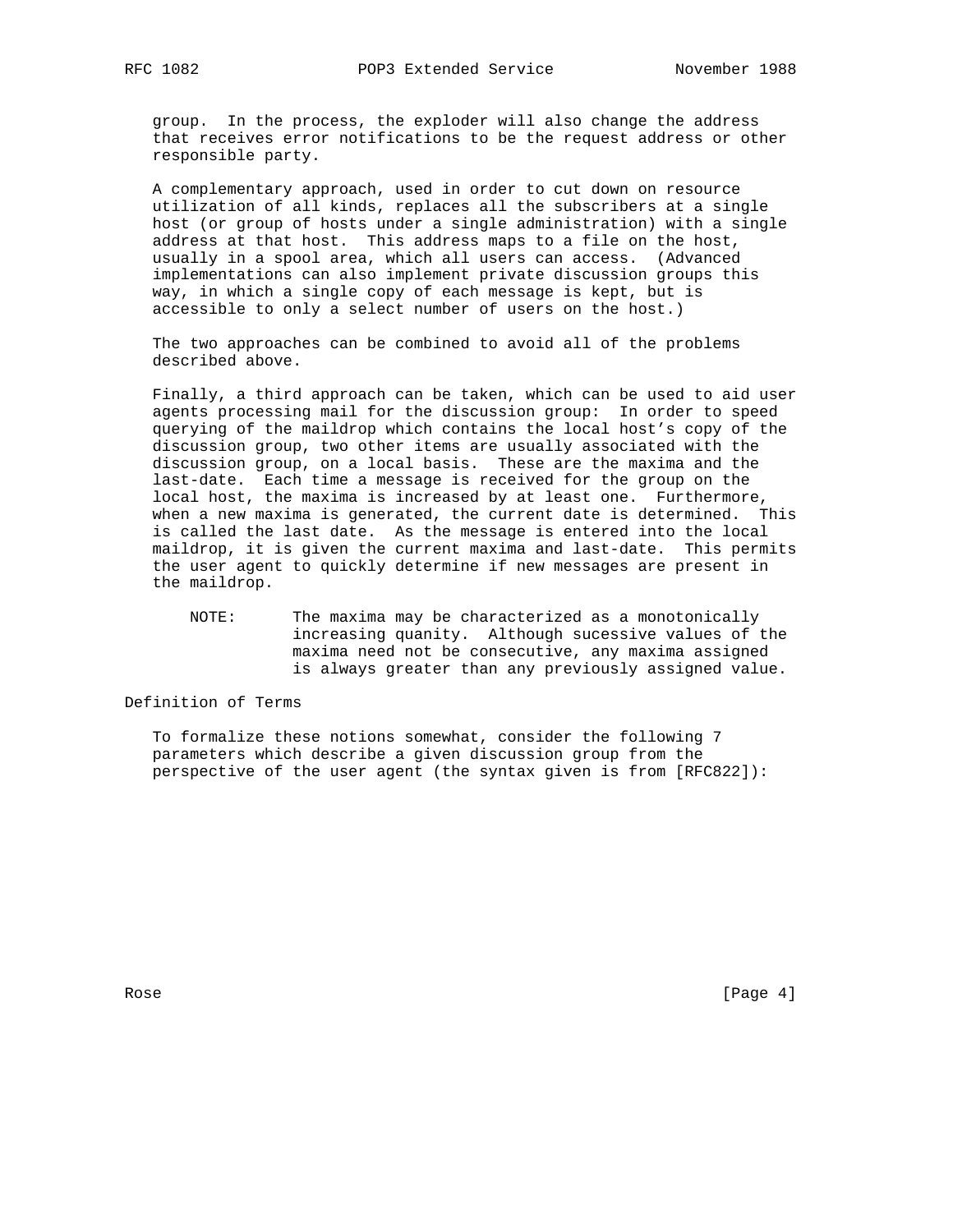NAME Meaning: the name of the discussion group Syntax: TOKEN (ALPHA \*[ ALPHA / DIGIT / "-" ]) (case-insensitive recognition) Example: unix-wizards ALIASES Meaning: alternates names for the group, which are locally meaningful; these are typically used to shorten user typein Syntax: TOKEN (case-insensitive recognition) Example: uwiz ADDRESS Meaning: the primary source of the group Syntax: 822 address Example: Unix-Wizards@BRL.MIL REQUEST Meaning: the primary moderator of the group Syntax: 822 address Example: Unix-Wizards-Request@BRL.MIL FLAGS Meaning: locally meaningful flags associated with the discussion group; this memo leaves interpretation of this parameter to each POP3 implementation Syntax: octal number Example: 01 MAXIMA Meaning: the magic cookie associated with the last message locally received for the group; it is the property of the magic cookie that it's value NEVER decreases, and increases by at least one each time a message is locally received Syntax: decimal number Example: 1004 LASTDATE Meaning: the date that the last message was locally received Syntax: 822 date

Example: Thu, 19 Dec 85 10:26:48 -0800

 Note that the last two values are locally determined for the maildrop associated with the discussion group and with each message in that maildrop. Note however that the last message in the maildrop have a different MAXIMA and LASTDATE than the discussion group. This often occurs when the maildrop has been archived.

Rose [Page 5]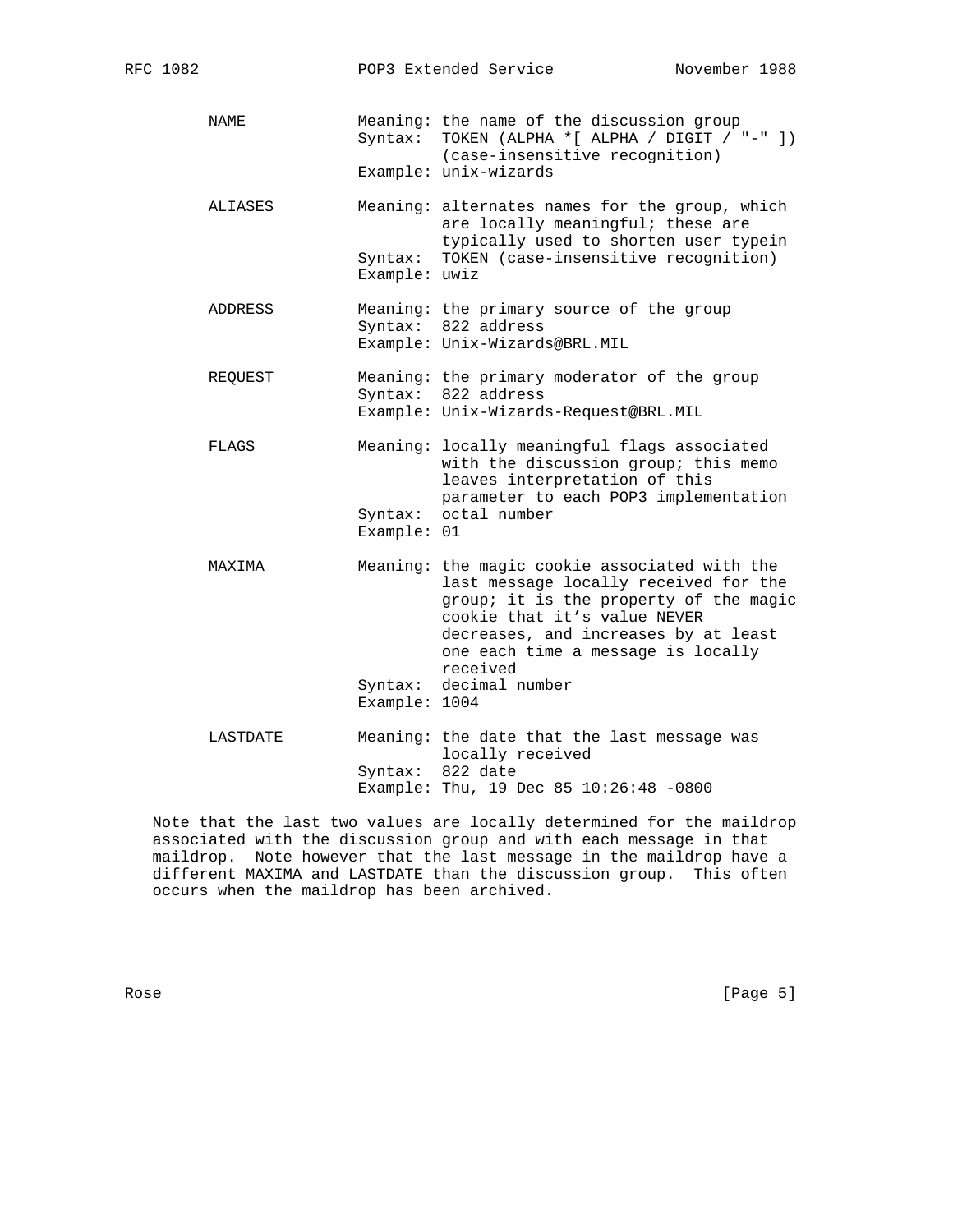Finally, some local systems provide mechanisms for automatically archiving discussion group mail. In some cases, a two-level archive scheme is used: current mail is kept in the standard maildrop, recent mail is kept in an archive maildrop, and older mail is kept off-line. With this scheme, in addition to having a "standard" maildrop for each discussion group, an "archive" maildrop may also be available. This permits a user agent to examine the most recent archive using the same mechanisms as those used on the current mail.

### The XTND Command

 The following commands are valid only in the TRANSACTION state of the POP3. This implies that the POP3 server has already opened the user's maildrop (which may be empty). This maildrop is called the "default maildrop". The phrase "closes the current maildrop" has two meanings, depending on whether the current maildrop is the default maildrop or is a maildrop associated with a discussion group.

 In the former context, when the current maildrop is closed any messages marked as deleted are removed from the maildrop currently in use. The exclusive-access lock on the maildrop is then released along with any implementation-specific resources (e.g., file descriptors).

 In the latter context, a maildrop associated with a discussion group is considered to be read-only to the POP3 client. In this case, the phrase "closes the current maildrop" merely means that any implementation-specific resources are released. (Hence, the POP3 command DELE is a no-op.)

 All the new facilities are introduced via a single POP3 command, XTND. All positive reponses to the XTND command are multi-line.

 The most common multi-line response to the commands contains a "discussion group listing" which presents the name of the discussion group along with it's maxima. In order to simplify parsing all POP3 servers are required to use a certain format for discussion group listings:

### NAME SP MAXIMA

 This memo makes no requirement on what follows the maxima in the listing. Minimal implementations should just end that line of the response with a CRLF pair. More advanced implementations may include other information, as parsed from the message.

 NOTE: This memo STRONGLY discourages implementations from supplying additional information in the listing.

Rose [Page 6] [Page 6] [Page 6] [Page 6] [Page 6] [Page 6] [Page 6] [Page 6] [Page 6] [Page 6] [Page 6] [Page 6] [Page 6] [Page 6] [Page 6] [Page 6] [Page 6] [Page 6] [Page 6] [Page 6] [Page 6] [Page 6] [Page 6] [Page 6] [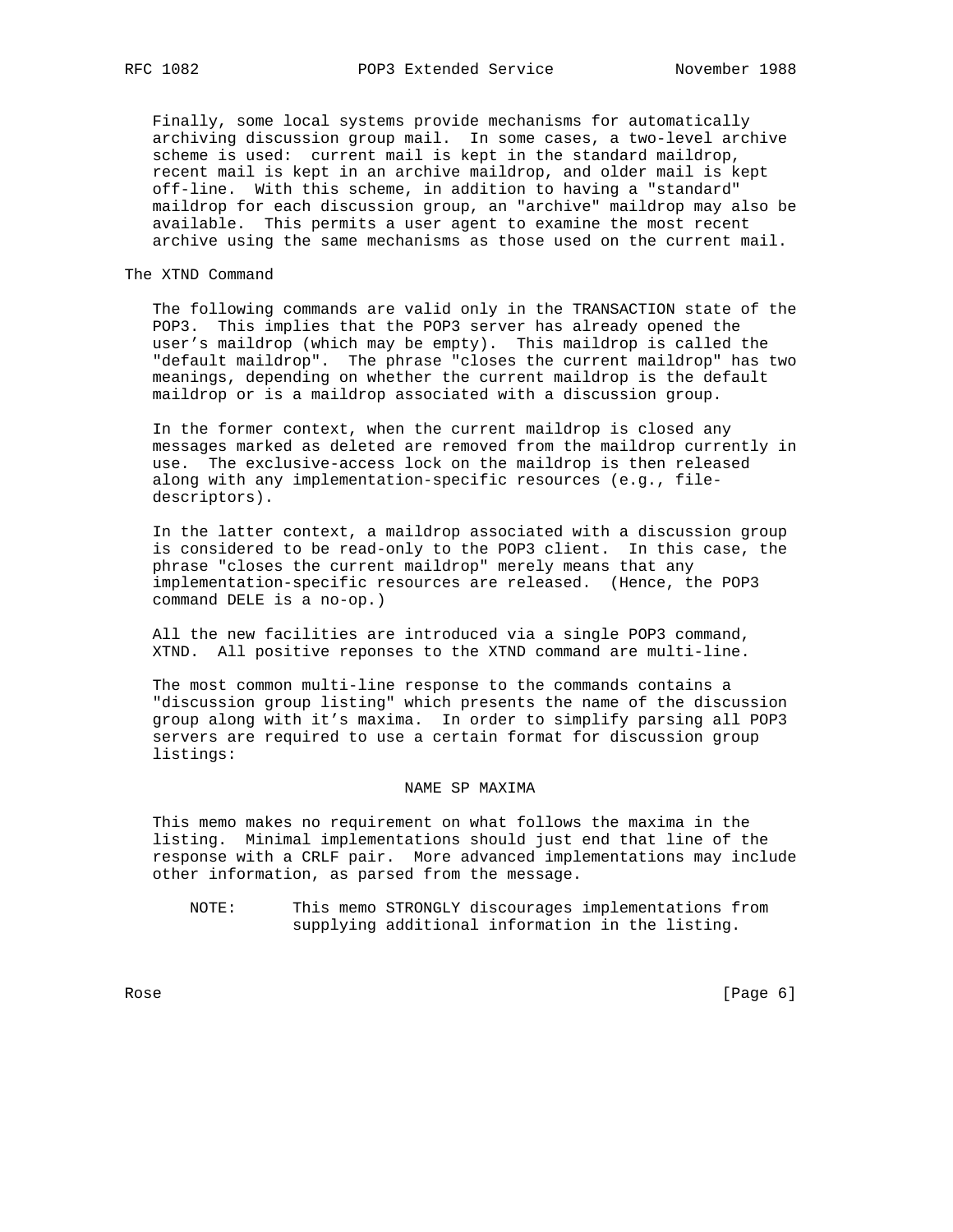XTND BBOARDS [name] Arguments: the name of a discussion group (optionally) Restrictions: may only be given in the TRANSACTION state. Discussion:

 If an argument was given, the POP3 server closes the current maildrop. The POP3 server then validates the argument as the name of a discussion group. If this is successful, it opens the maildrop associated with the group, and returns a multi-line response containing the discussion group listing. If the discussion group named is not valid, or the associated archive maildrop is not readable by the user, then an error response is returned.

 If no argument was given, the POP3 server issues a multi-line response. After the initial +OK, for each discussion group known, the POP3 server responds with a line containing the listing for that discussion group. Note that only world-readable discussion groups are included in the multi-line response.

 In order to aid user agents, this memo requires an extension to the scan listing when an "XTND BBOARDS" command has been given. Normally, a scan listing, as generated by the LIST, takes the form:

#### MSGNO SIZE

 where MSGNO is the number of the message being listed and SIZE is the size of the message in octets. When reading a maildrop accessed via "XTND BBOARDS", the scan listing takes the form

MSGNO SIZE MAXIMA

 where MAXIMA is the maxima that was assigned to the message when it was placed in the BBoard.

 Possible Responses: +OK XTND -ERR no such bboard Examples: C: XTND BBOARDS S: +OK XTND S: system 10 S: mh-users 100  $S:$  C: XTND BBOARDS system S: + OK XTND S: system 10  $S:$ 

Rose [Page 7] [Page 7] [Page 7] [Page 7] [Page 7] [Page 7] [Page 7] [Page 7] [Page 7] [Page 7] [Page 7] [Page 7] [Page 7] [Page 7] [Page 7] [Page 7] [Page 7] [Page 7] [Page 7] [Page 7] [Page 7] [Page 7] [Page 7] [Page 7] [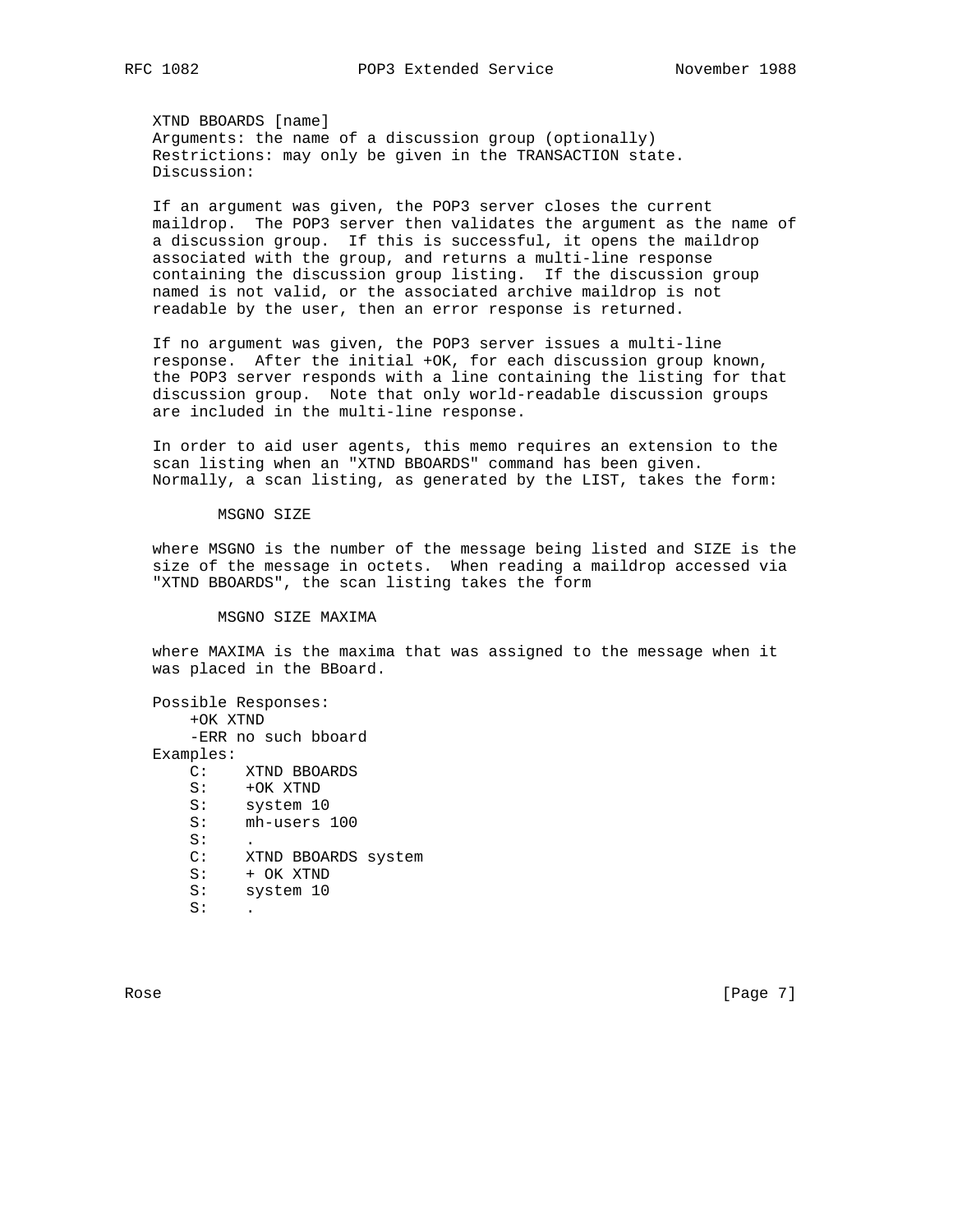XTND ARCHIVE name Arguments: the name of a discussion group (required) Restrictions: may only be given in the TRANSACTION state. Discussion:

 The POP3 server closes the current maildrop. The POP3 server then validates the argument as the name of a discussion group. If this is successful, it opens the archive maildrop associated with the group, and returns a multi-line response containing the discussion group listing. If the discussion group named is not valid, or the associated archive maildrop is not readable by the user, then an error response is returned.

 In addition, the scan listing generated by the LIST command is augmented (as described above).

 Possible Responses: +OK XTND -ERR no such bboard Examples: C: XTND ARCHIVE system S: + OK XTND S: system 3  $S:$ 

 XTND X-BBOARDS name Arguments: the name of a discussion group (required) Restrictions: may only be given in the TRANSACTION state. Discussion:

 The POP3 server validates the argument as the name of a discussion group. If this is unsuccessful, then an error response is returned. Otherwise a multi-line response is returned. The first 14 lines of this response (after the initial +OK) are defined in this memo. Minimal implementations need not include other information (and may omit certain information, outputing a bare CRLF pair). More advanced implementations may include other information.

 Line Information (refer to "Definition of Terms") ---- ----------- 1 NAME 2 ALIASES, separated by SP 3 system-specific: maildrop 4 system-specific: archive maildrop 5 system-specific: information 6 system-specific: maildrop map 7 system-specific: encrypted password 8 system-specific: local leaders, separated by SP

Rose [Page 8]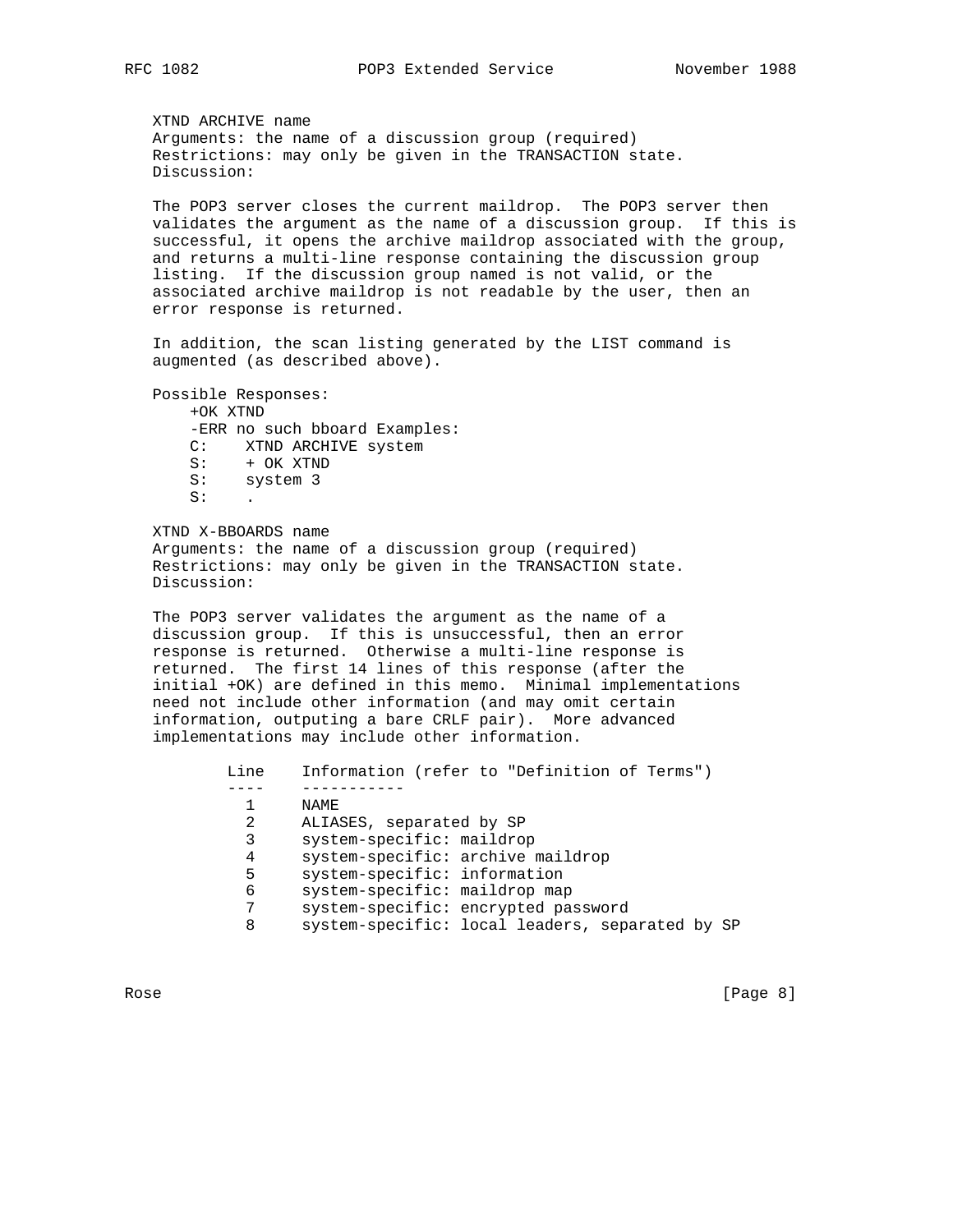- 9 ADDRESS
- 10 REQUEST
- 11 system-specific: incoming feed
- 12 system-specific: outgoing feeds
- 13 FLAGS SP MAXIMA
- 14 LASTDATE

 Most of this information is entirely too specific to the UCI Version of the Rand MH Message Handling System [MRose85]. Nevertheless, lines 1, 2, 9, 10, 13, and 14 are of general interest, regardless of the implementation.

> Possible Responses: +OK XTND -ERR no such bboard Examples: C: XTND X-BBOARDS system S: + OK XTND<br>S: system system S: local general S: /usr/bboards/system.mbox S: /usr/bboards/archive/system.mbox S: /usr/bboards/.system.cnt S: /usr/bboards/.system.map  $S:$  S: mother S: system@nrtc.northrop.com S: system-request@nrtc.northrop.com S: S: dist-system@nrtc-gremlin.northrop.com 01 10 S: Thu, 19 Dec 85 00:08:49 -0800  $S:$

# Policy Notes

 Depending on the particular entity administrating the POP3 service host, two additional policies might be implemented:

1. Private Discussion Groups

 In the general case, discussion groups are world-readable, any user, once logged in (via a terminal, terminal server, or POP3, etc.), is able to read the maildrop for each discussion group known to the POP3 service host. Nevertheless, it is desirable, usually for privacy reasons, to implement private discussion groups as well.

Support of this is consistent with the extensions outlined in this

Rose [Page 9]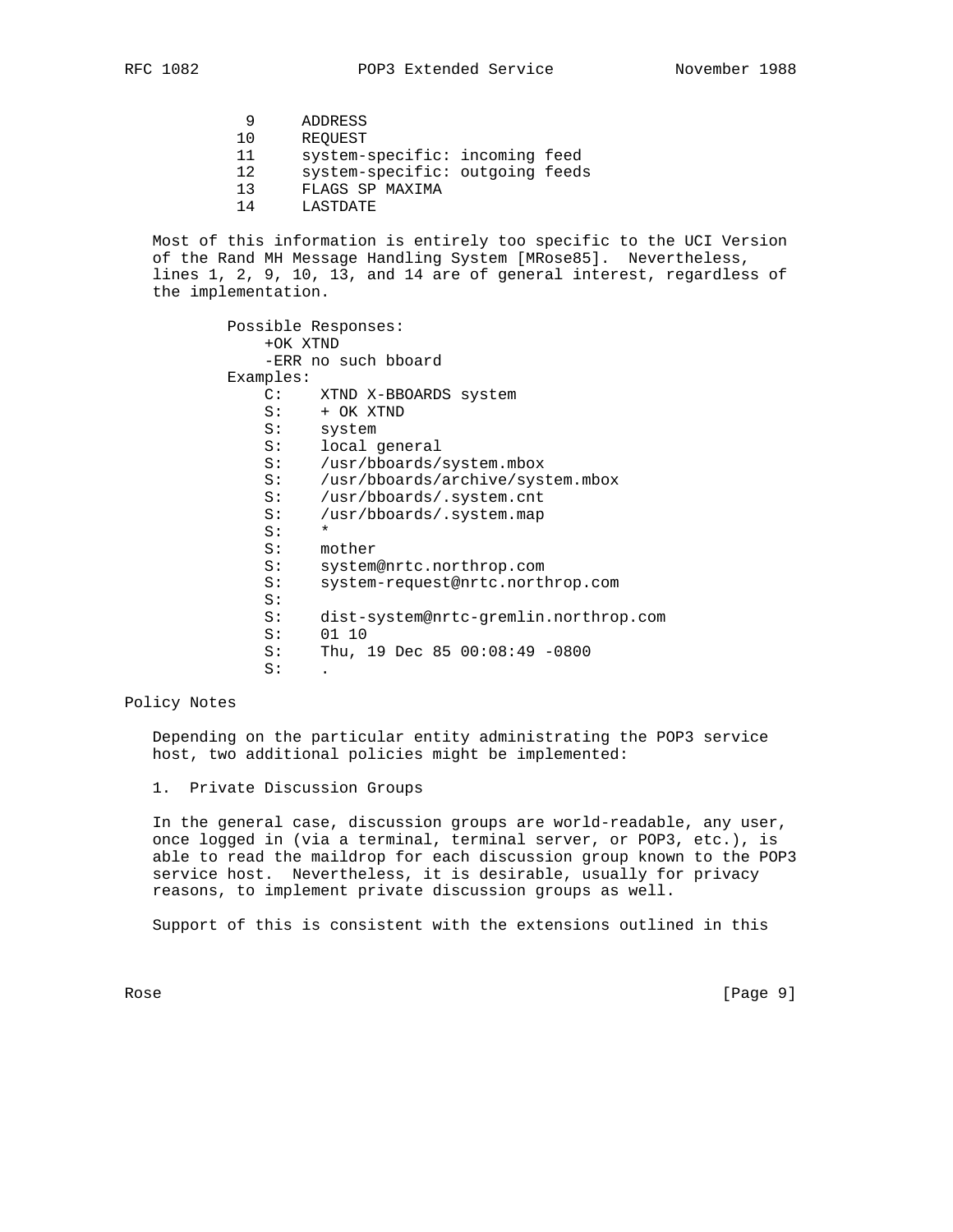memo. Once the AUTHORIZATION state has successfully concluded, the POP3 server grants the user access to exactly those discussion groups the POP3 service host permits the authenticated user to access. As a "security" feature, discussion groups associated with unreadable maildrops should not be listed in a positive response to the XTND BBOARDS command.

#### 2. Anonymous POP3 Users

 In order to minimize the authentication problem, a policy permitting "anonymous" access to the world-readable maildrops for discussion groups on the POP3 server may be implemented.

 Support of this is consistent with the extensions outlined in this memo. The POP3 server can be modified to accept a USER command for a well-known pseudonym (i.e., "anonymous") which is valid with any PASS command. As a "security" feature, it is advisable to limit this kind of access to only hosts at the local site, or to hosts named in an access list.

Experiences and Conclusions

 All of the facilities described in this memo and in [RFC1081] have been implemented in MH #6.1. Initial experiences have been, on the whole, very positive.

 After the first implementation, some performance tuning was required. This consisted primarily of caching the datastructures which describe discussion groups in the POP3 server. A second optimization pertained to the client: the program most commonly used to read BBoards in MH was modified to retrieve messages only when needed. Two schemes are used:

- o If only the headers (and the first few lines of the body) of the message are required (e.g., for a scan listing), then only these are retrieved. The resulting output is then cached, on a per-message basis.
- o If the entire message is required, then it is retrieved intact, and cached locally.

 With these optimizations, response time is quite adequate when the POP3 server and client are connected via a high-speed local area network. In fact, the author uses this mechanism to access certain private discussion groups over the Internet. In this case, response is still good. When a 9.6Kbps modem is inserted in the path, response went from good to almost tolerable (fortunately the author only reads a few discussion groups in this fashion).

Rose [Page 10]